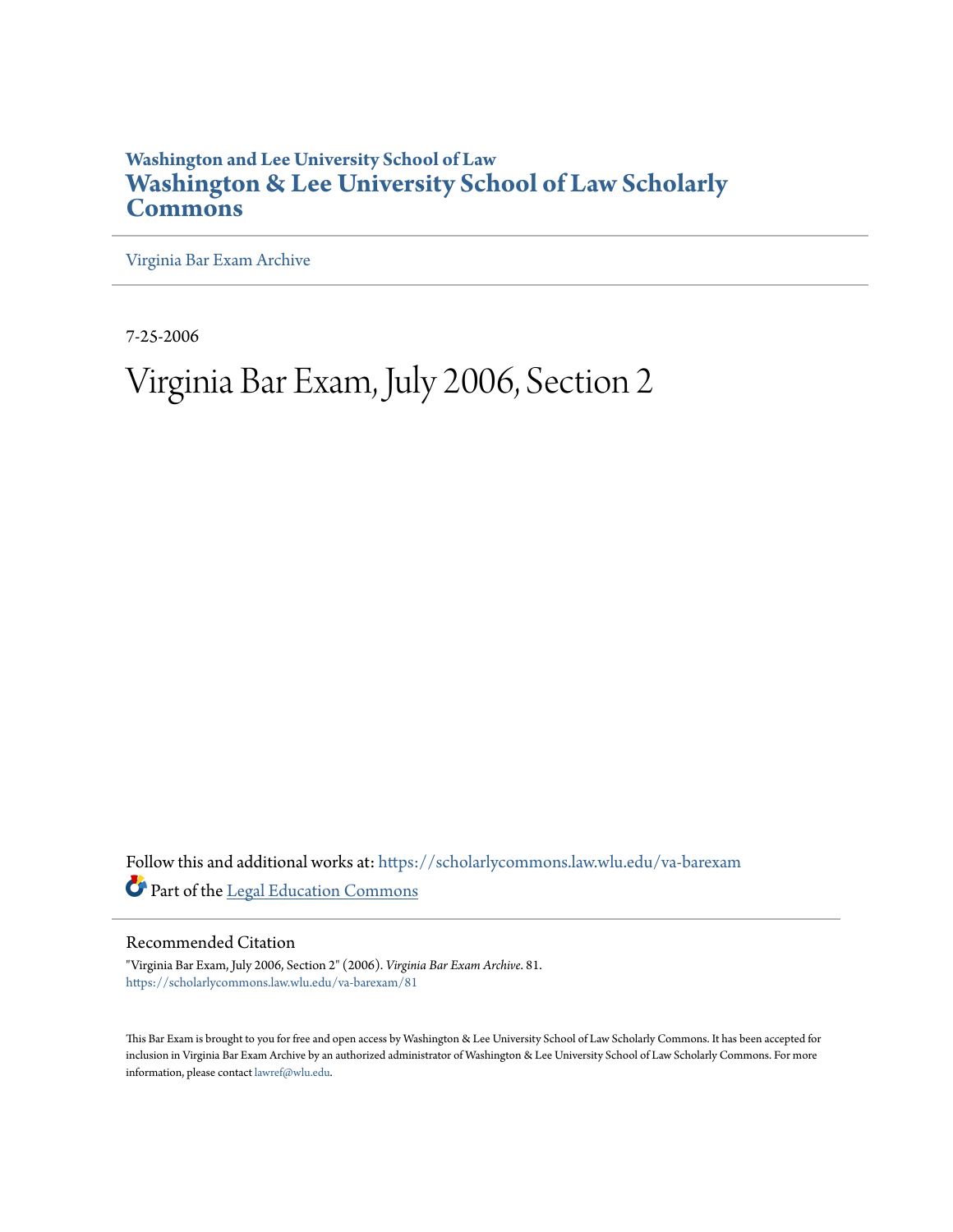# VIRGINIA BOARD OF BAR EXAMINERS Roanoke, Virginia - July 25, 2006

 $\overline{a}$ 

## **You MUST write your answers to Questions 6 and 7 in PURPLE Answer Booklet D**

6. The Craig Land Trust ("Craig") has contracts to purchase five adjacent tracts of land in Craig County, Virginia. Craig has obtained current title examinations of each parcel. All documents in each tract's chain of title have been properly recorded.

Tract 1. Twenty years ago, Dave conveyed Tract 1 by a deed reciting, "I convey Tract 1 to my son, Richard, for life and, upon his death, to Richard's son, Earl." Recently Earl conveyed his interest to George by a deed, which recites, "I convey all of my right title and interest in Tract 1 to George." Richard is still living. George has contracted to sell Tract 1 to Craig.

Tract 2. Ten years ago, Cain transferred Tract 2 by a deed reciting, "I convey Tract 2 to Sam and his heirs so long as Tract 2 is used solely for residential purposes." Five years ago, Sam built and has continually operated a garage for automobile repair on Tract 2. Cain died last year and, in his will, he left his entire estate to his son, Jethro. Jethro has contracted to sell Tract 2 to Craig.

Tract 3. Fifteen years ago, Hazel conveyed Tract 3 by a deed reciting, "I convey Tract 3 to James for life, then to Ken for life, and then to Larry." Five years ago, Larry obtained a loan from Roscoe and gave Roscoe a deed of trust conveying all of his right title and interest in Tract 3 to a trustee as security for a promissory note payable to Roscoe. Last year James and Ken died, and Larry defaulted on the loan. Larry contracted to sell Tract 3 to Craig. In the meantime, Roscoe advertised a sale of the property under the terms of the deed of trust he holds, gave all required notices, and set the sale for 30 days from today.

Tract 4. Ten years ago, Ursula conveyed Tract 4 to her children, John and Mary, as joint tenants. Mary died five years ago and by her will left all of her property to a friend, Henry. John has contracted to sell Tract 4 to Craig, advising Craig that he and Mary owned with right of survivorship.

Can the Craig Land Trust acquire title to each of these tracts free of any other interests by purchasing the tracts at the present time from the persons who contracted to sell them? Discuss fully, being certain to identify the nature of the interest held by each of the persons who contracted to sell each tract.

## Reminder: You MUST answer Question #6 above in the Purple Booklet D

\* \* \* \* \*

7. Annie, a 75-year-old widow suffering from a crippling disease, lived in a large house in Norfolk, Virginia. During a visit with her niece, Nancy, who was recently widowed herself, Annie asked Nancy to move in with her and take care of her so that Annie could avoid moving to an assisted living facility. Because Annie was Nancy's favorite aunt and Nancy was lonely since her husband's death, Nancy told Annie she would consider doing so but that she would need to be compensated for the services she would render and the loss of her independence.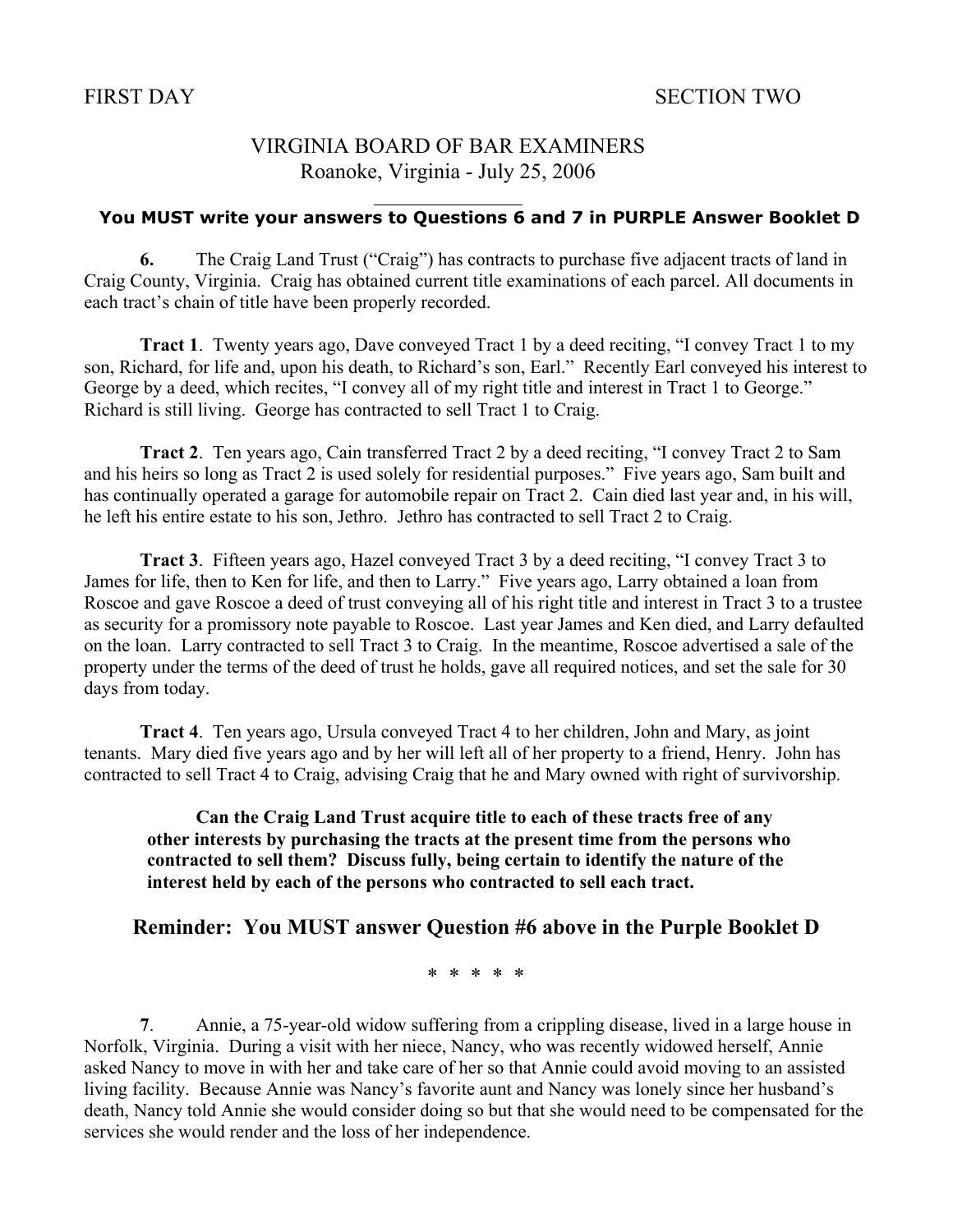#### SECTION TWO Page 2

Shortly after their initial conversation, Nancy received an unsigned birthday card in the mail from Annie. Enclosed with the birthday card was an unsigned note in Annie's handwriting, which stated:

> As we talked about, you are my dearest relative. My children are not interested in me, so, if you'll move in with me and take care of me for the rest of my life, I'll make sure you are well provided for. You'll have no living expenses because you can stay in my house. I'll pay for all your food and necessities, and, if you rent your house in Richmond, it will give you some extra income. I'll also change my will so that you'll inherit my house when I die. Please say you'll do it.

Nancy then told Annie, "OK, since you've agreed to leave me your house, I'll do it, and all you'll have to do is pay my living expenses." Nancy rented her house in Richmond and moved in with Annie. From 1990 until Annie died in 2005, Nancy rendered loving care for Annie, fulfilling all her personal needs and doing all the shopping, housekeeping, banking, and bill-paying. Annie paid all of Nancy's living expenses but gave her no other compensation. The arrangement saved Annie a substantial amount of money she would otherwise have had to pay a professional caregiver.

Upon Annie's death, Nancy was surprised to learn that Annie had never changed her will, which had been drafted in 1985 and left her entire estate, including the house in Norfolk, in equal shares to her children, Sam and Donna. Both Sam and Donna lived in California, and neither of them had visited or communicated with Annie for several years. Sam and Donna refuse to acknowledge that Nancy has any claim to the Norfolk house or to any other relief.

- (a) On what theories might Nancy assert a right to obtain title to the house, what defenses might be raised, and what is the likely outcome on each? Explain fully.
- (b) If Nancy instead elects to pursue a monetary claim for the services she rendered to Annie, on what theory might she base that claim, what defenses might be raised, and what is the likely outcome? Explain fully.

#### Reminder: You MUST answer Question #7 above in the Purple Booklet D

\* \* \* \* \*

## $\rightarrow$  Now MOVE to GREEN Answer Booklet E  $\leftarrow$

#### **You MUST write your answer to Questions 8 and 9 in GREEN Answer Booklet E**

8. Ronny Church, a member of the Virginia State Bar since 1960, practices law in the Town of Leesburg, Virginia, where he serves as the managing partner for a well-established local law firm of twenty lawyers. Ronny seeks your counsel about his ethical responsibilities in connection with two cases his law firm is currently handling.

In the first, the firm's largest client, Blackheart Development Corporation ("Blackheart'), is challenging an adverse zoning decision by the Board of Supervisors of Loudoun County, Virginia.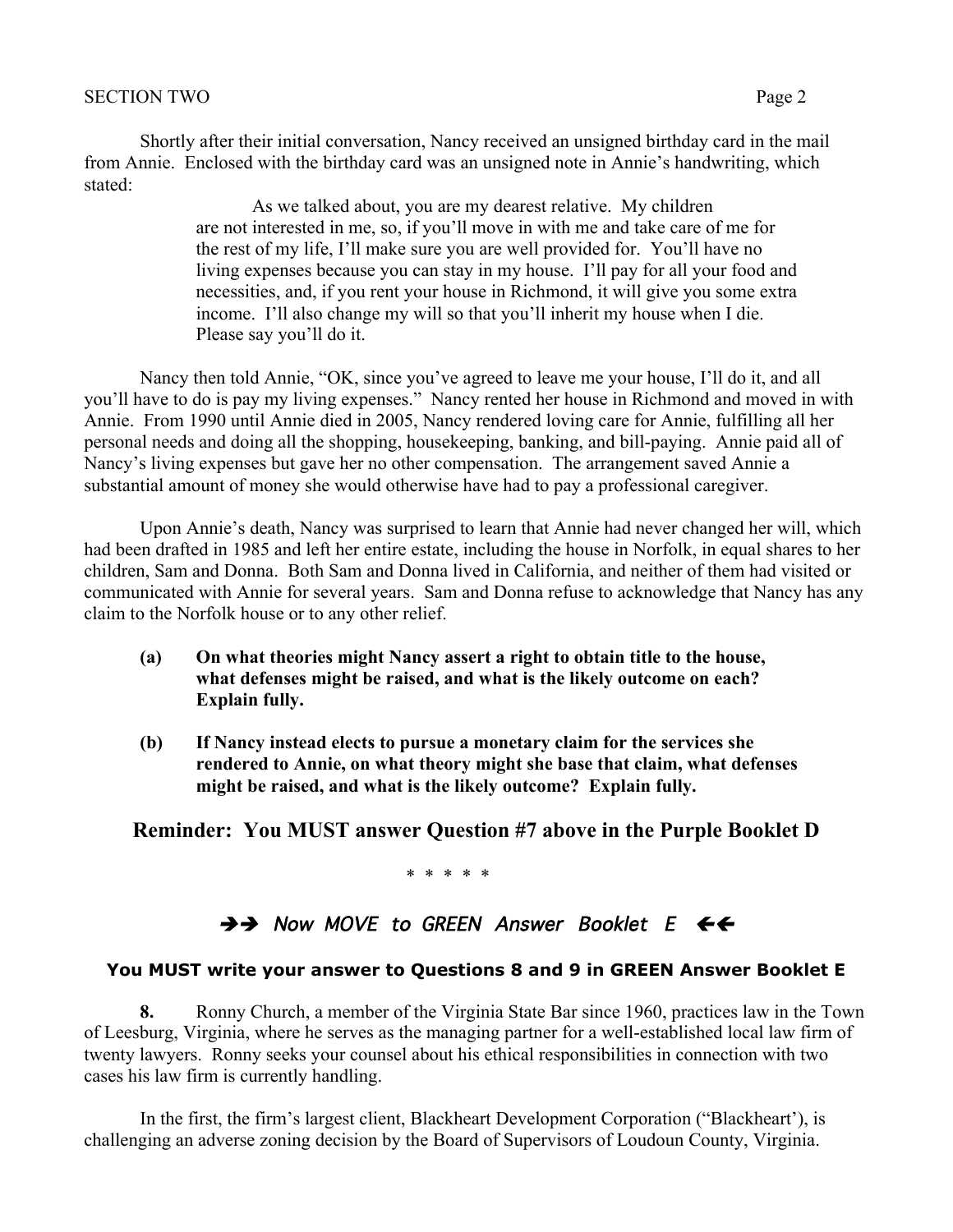Ronny, who is Blackheart's lead attorney in the case, believes that among the best evidence available to Blackheart is testimony by Ronny's law partner, Peter, who is head of the law firm's real estate team, about conversations he had with a Loudoun County official.

In the other case, a relatively new client of the law firm, Great Southern Restaurants, Inc. ("Great Southern") is embroiled in a sexual harassment lawsuit in the United States District Court for the Eastern District of Virginia. In the course of discovery for the sexual harassment case, Ronny defended the deposition of Great Southern's district manager. A substantial portion of the district manager's deposition testimony focused on a meeting between the district manager and the plaintiff, who alleges that one of her coworkers at the restaurant subjected her to sexual harassment. Ronny was not present at that meeting, but one of Ronny's law firm's newer associate attorneys, Anna, did attend the meeting. Yesterday, Ronny received from plaintiff's counsel a notice of Anna's deposition. When Ronny met with Anna yesterday afternoon, he discovered that her recollection of the meeting between the district manager and the plaintiff was alarmingly different from the deposition testimony provided by Great Southern's district manager.

- (a) May Ronny and his law firm continue to serve as trial counsel for Blackheart in the real estate litigation, even though it will be necessary to call Peter as a witness? Explain fully.
- (b) May Ronny and his law firm continue to serve as trial counsel in the sexual harassment litigation even though Anna may be called as a witness? Explain fully.
- (c) Given the possibility that Peter and Anna may have to testify in the matters, what immediate steps should Ronny take to avoid any prejudice to the clients or any ethical violations? Explain fully.

## Reminder: You MUST answer Question #8 above in GREEN Answer Booklet E

#### \* \* \* \* \*

9. Since 1880, the Roanoke  $&$  Southern Railroad Company ("the R $&$ S") has operated a railroad line in Franklin County, Virginia, which crossed the land of Callaway Farms, Inc. ("Callaway"). In 2004, the R&S stopped using the line, took up its tracks, and conveyed the property included in its right of way to Franklin County for use as a public trail. Callaway disputed Franklin County's right to use the property where the rail line had crossed its property, and erected barricades and "no trespassing" signs at the boundaries to its property.

Callaway based its actions on the language of an 1880 deed from Callaway to the R&S, which Callaway interpreted to give it title to the right-of-way when it was no longer used for railroad purposes. Franklin County contended that it had acquired fee simple title from the R&S and demanded that the barricades be removed.

Negotiations between the parties have not resolved the title issue, and Franklin County has decided to bring suit to enforce its claim of ownership and right to possession.